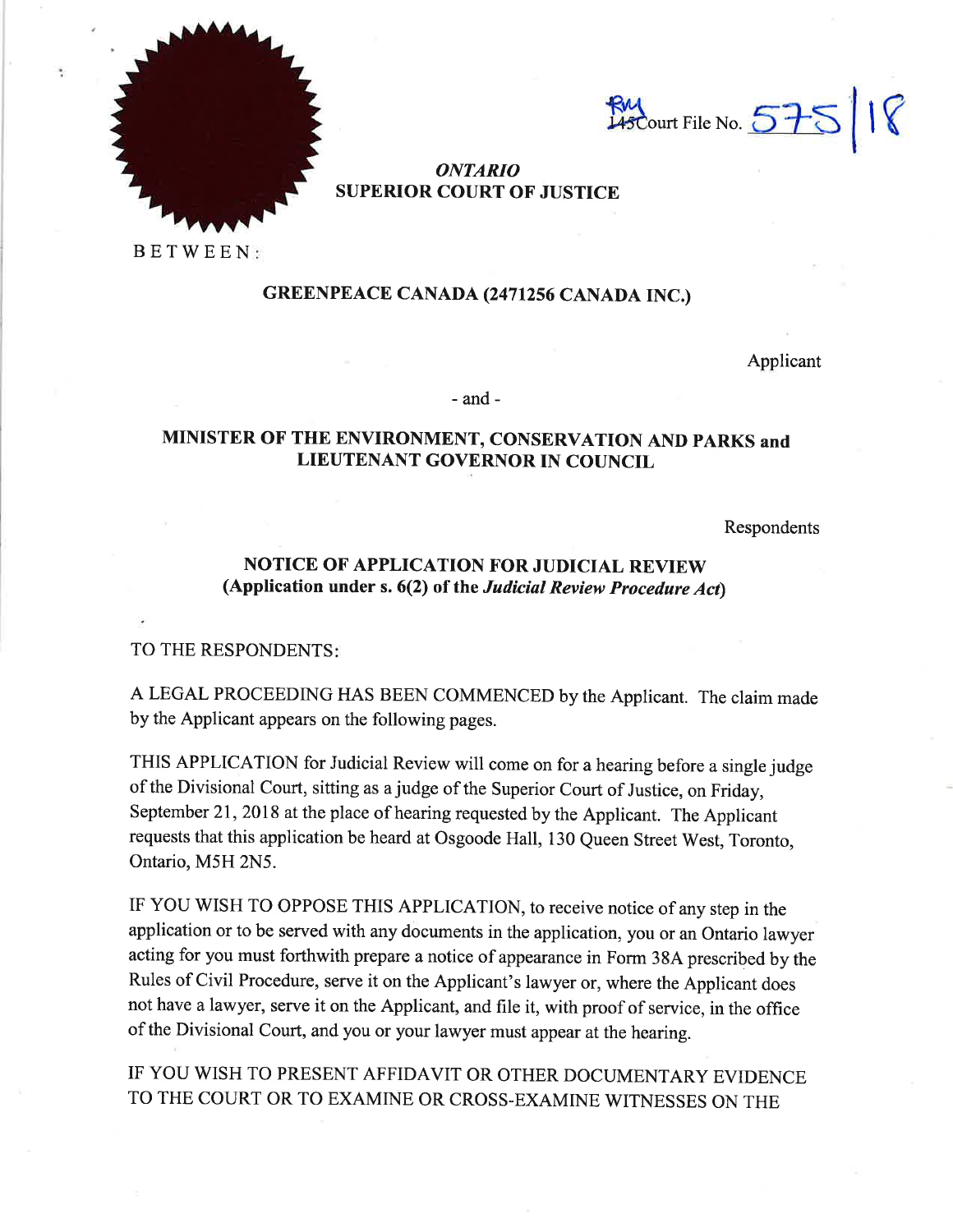APPLICATION, you or your lawyer must, in addition to serving your notice of appearance, serve a copy of the evidence on the Applicant's lawyer or, where the Applicant does not have a lawyer, serve it on the Applicant, and file it, with proof of service, in the office of the Divisional Court within thirty days after service on you of the Applicant's application record, or at least four days before the hearing, whichever is earlier.

IF YOU FAIL TO APPEAR AT THE HEARING, JUDGMENT MAY BE GIVEN IN YOUR ABSENCE AND WITHOUT FURTHER NOTICE TO YOU. IF YOU WISH TO DEFEND THIS PROCEEDING BUT ARE UNABLE TO PAY LEGAL FEES, LEGAL AID MAY BE AVAILABLE TO YOU BY CONTACTING A LOCAL LEGAL AID OFFICE.

 $H_{\textrm{NL}}$  $Date \leftarrow$ , 2018 Issued By

ř,

Local Registrar

Address of Divisional Court<br>court office Superior Court of Superior Court of Justice Osgoode Hall 130 Queen Street West Toronto, ON M5H 2N5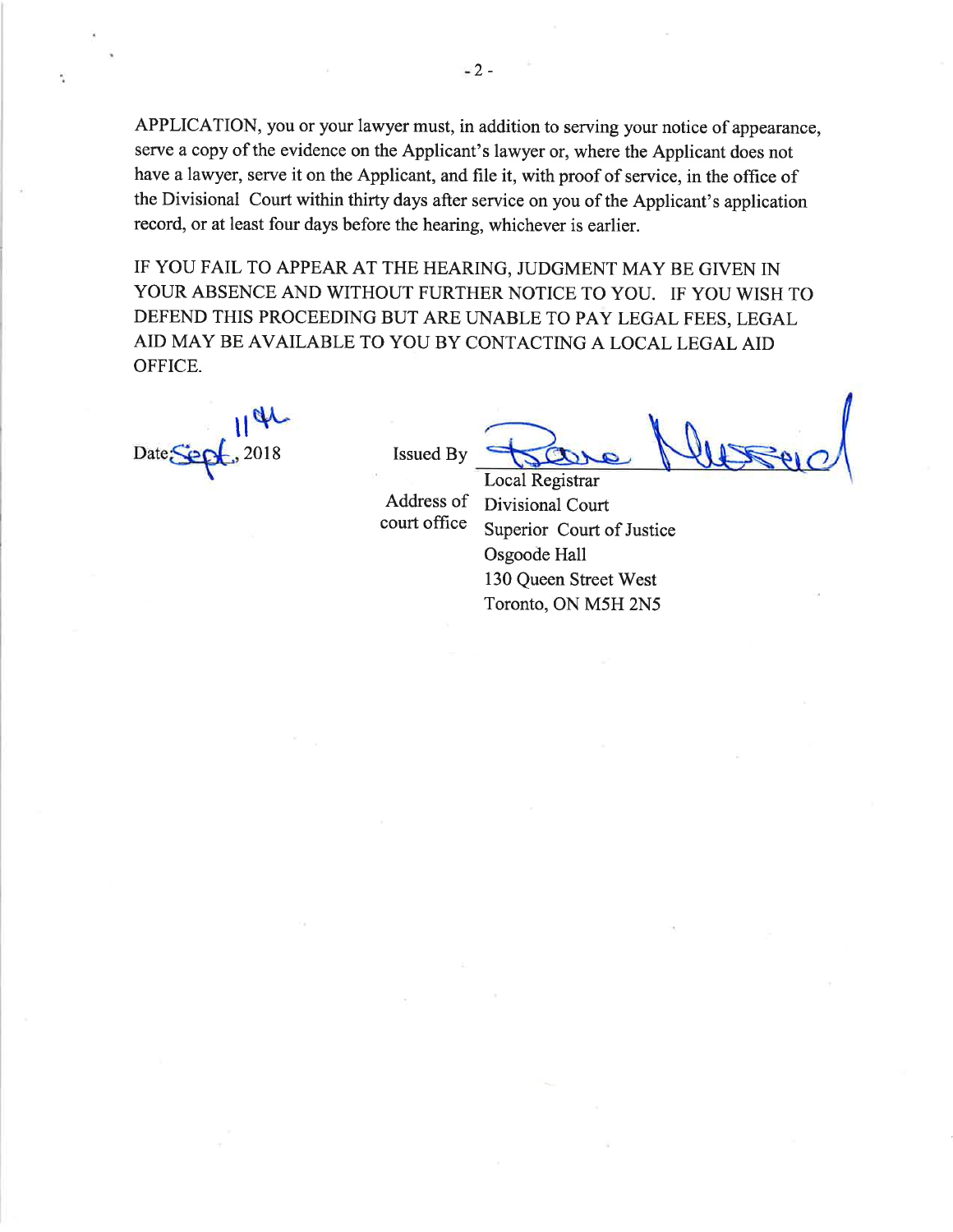$\tilde{\Sigma}$ 

# MINISTER OF THE ENVIRONMENT, CONSERVATION AND PARKS

Ministry of Environment, Conservation and Parks Minister's Office Ferguson Block, 11<sup>th</sup> Floor 77 Wellesley Street West Toronto, Ontario M7A 2T5

AND TO:

LIEUTENANT GOVERNOR IN COUNCIL Office of the Lieutenant Governor of Ontario

Queen's Park 111 Wellesley Street West Toronto, Ontario M7A lAI

AND TO:

ATTORNEY GENERAL OF ONTARIO Crown Law Office - Civil 8<sup>th</sup> Floor, 720 Bay Street Toronto, ON **M7A2S9**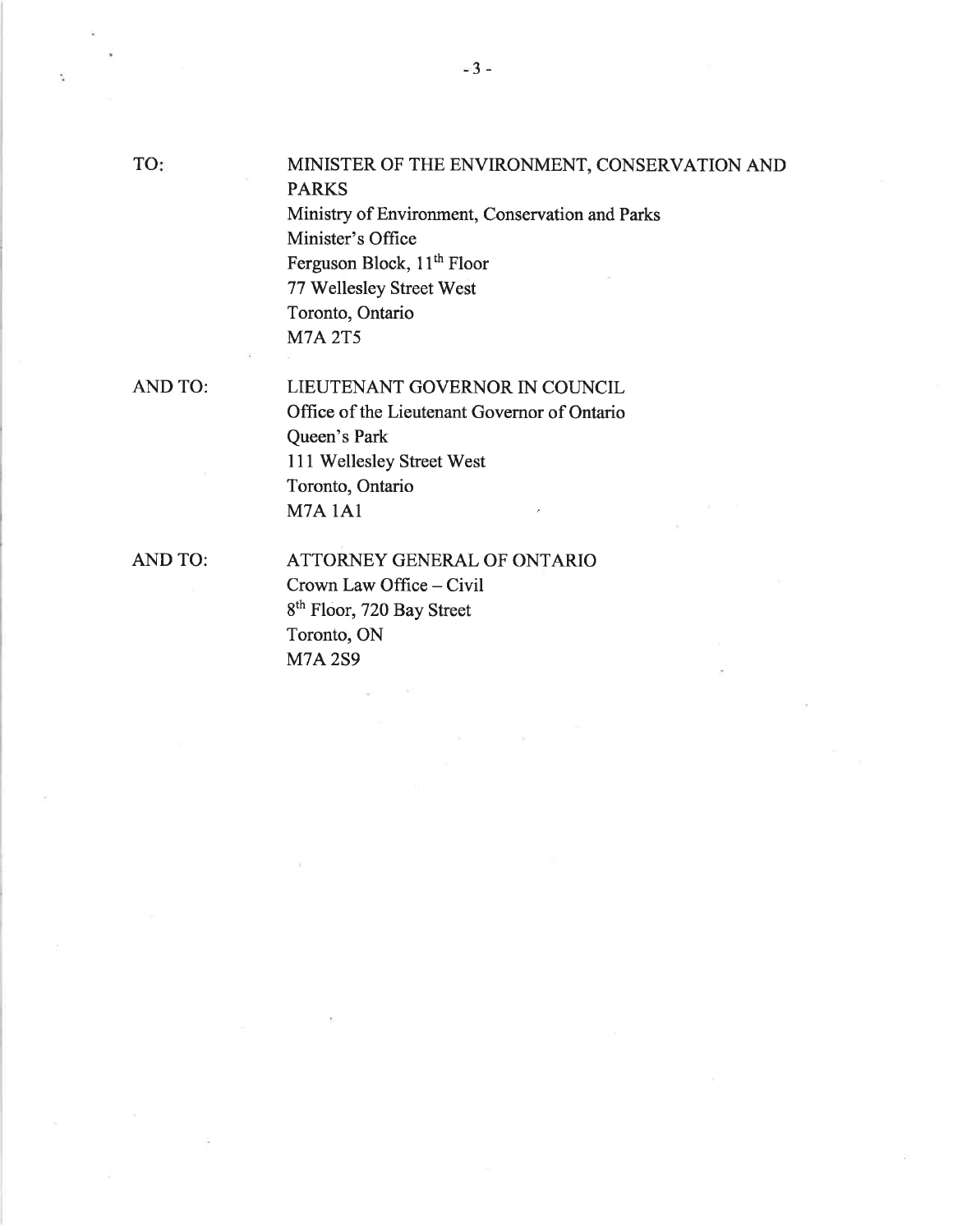#### APPLICATION

- 1. Greenpeace Canada challenges:
	- a. The Minister of the Environment, Conservation and Parks' ("Minister") decision to exempt Ontario Regulation 386/18 ("Regulation") from the mandatory and customary public notice and comment process under  $s. 16(1)$ of the *Environmental Bill of Rights, 1993* ("*EBR*"), by resort to s. 30(1)(a) of the EBR, which was unreasonable and incorrect, procedurally unfair, and therefore unlawful;
	- b. The purported validity or vires of the Regulation, made by the Lieutenant Governor in Council, which has an inconsistent purpose with the Climate Change Mitigation and Low-carbon Economy Act, SO 2016, c 7 ("Act"), its enabling legislation; and
	- c. The Minister's failure to comply with the mandatory and customary public notice and comment process under s.  $15(1)$  of the *EBR* in respect of Bill 4, Cap and Trade Cancellation Act, 2018 ("Bill 4") that would repeal the Act, which failure was unreasonable and incorrect, procedurally unfair, and therefore unlawful.
- 2. The Regulation revoked the operational elements of Ontario's cap and trade system for reducing greenhouse gas emissions through allocation of allowances and credits, and criminalized any person transacting in those emissions and credits. Cabinet made the Regulation on June 29, 2018 and filed it on July 3, 2018. For the aforesaid

-4-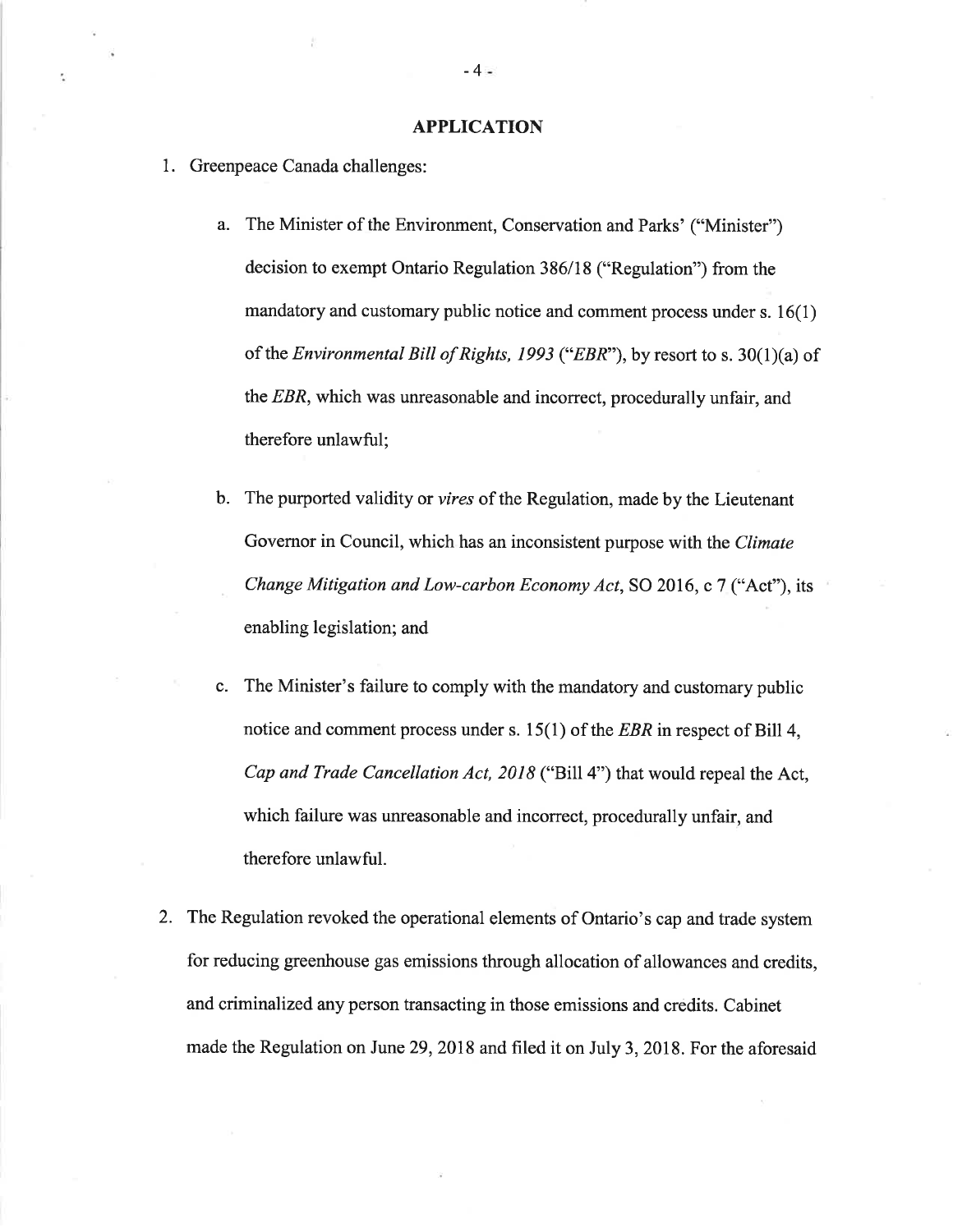reasons, and as elaborated in this Application, it is defective on both procedural and substantive grounds.

3. Bill 4 would repeal the Act, including its legislated targets for greenhouse gas emission reductions. If enacted Bill 4 would permit government to lower the level of protection against climate change currently enjoyed by Ontarians.

#### RELIEF SOUGHT

- 4. The applicant Greenpeace Canada makes application for:
	- (a) Leave for this application to be heard on an urgent basis before a single judge of the Divisional Court sitting as a judge of the Superior Court of Justice;
	- (b) If necessary, an order abridging the time for service of this application;
	- (c) A declaration that the Minister's decision to invoke s.  $30(1)(a)$  of the *EBR* for the reason that the "recent Ontario election" was "a process of public participation that [is] substantially equivalent to the process required under the EBR" was unreasonable and incorrect, procedurally unfair, and therefore unlawful;
	- (d) An order prohibiting the Minister from further relying on s.  $30(1)(a)$  of the *EBR* to equate the recent Ontario election and the public notice and comment provisions of the EBR as substantially equivalent;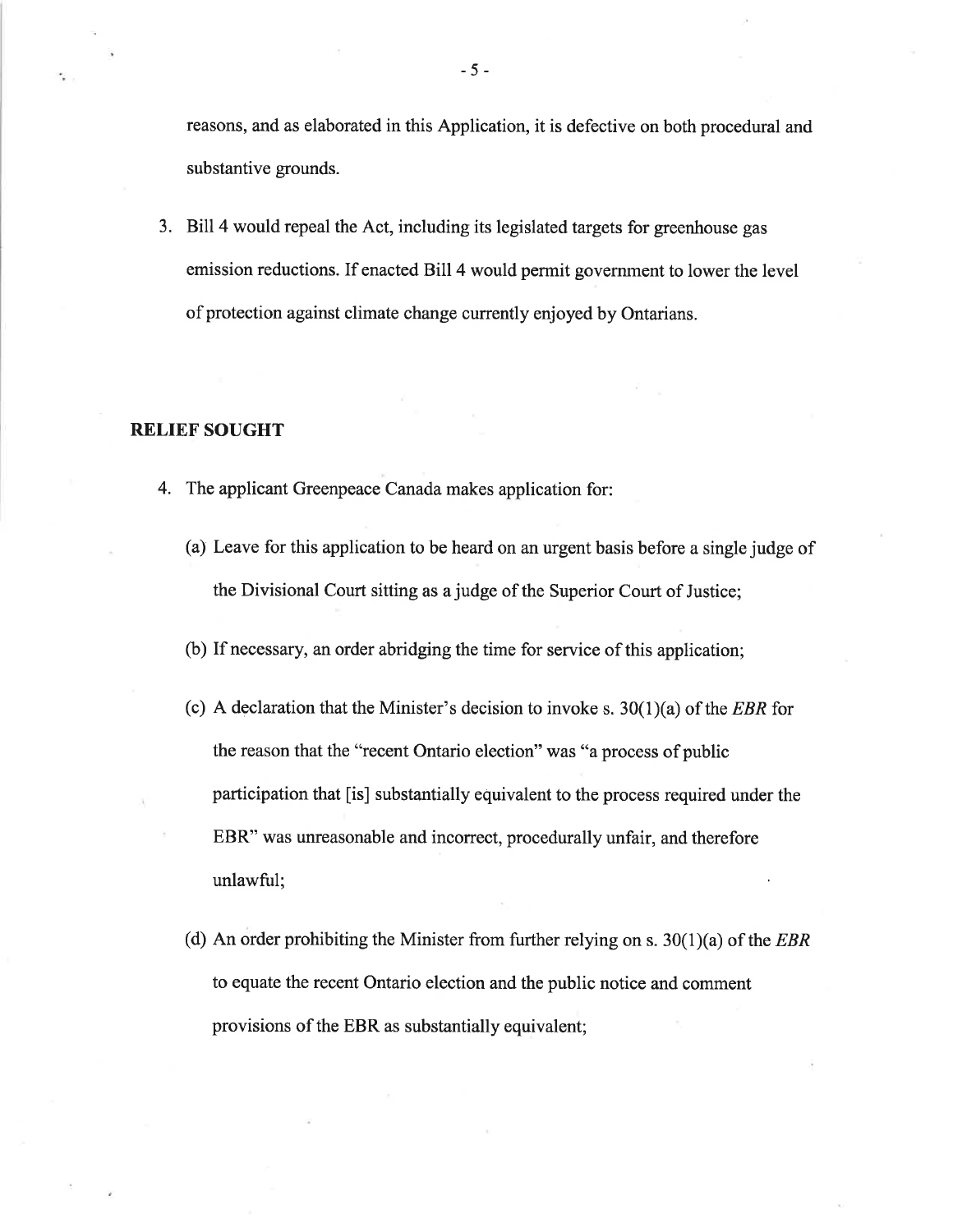- (e) A declaration that the Minister's failure to comply with s.  $16(1)$  of the *EBR* in respect of the Regulation was unreasonable and incorrect, procedurally unfair, and therefore unlawful;
- (f) An order quashing the Regulation as *ultra vires* the Act's purposes;
- (g) A declaration that the Minister's failure to comply with s. 15(1) of the EBR in respect of Bill 4 is unreasonable and incorrect, procedurally unfair, and therefore unlawful;
- (h) Costs of this application if the parties cannot agree on costs or, in the alternative, an order that the parties bear their own costs; and
- (i) Such further and other relief as counsel may advise and this Honourable Court may deem just.

#### **GROUNDS**

5. The grounds for the application are

#### The Parties:

6. <sup>471256</sup>Canada Inc., doing business as Greenpeace Canada ("Greenpeace Canada"), is a non-profit environmental interest group which operates as the Canadian arm of the organization Greenpeace. Greenpeace Canada has worked extensively on climate change mitigation and adaptation initiatives in Ontario and has a long history of using and advocating for the proper use of the EBR.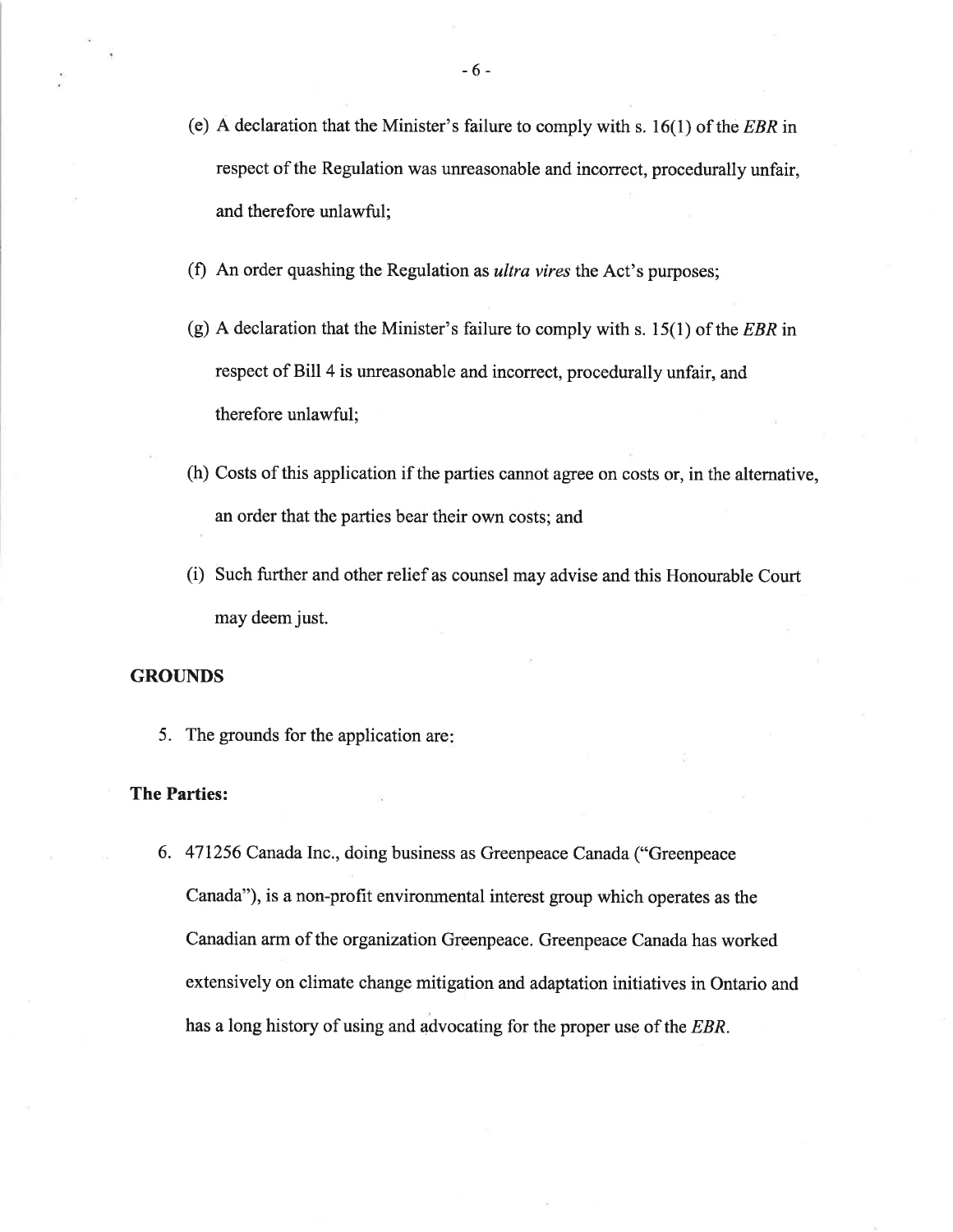- 7. Greenpeace Canada brings this Application because it has been denied its statutory right, pursuant to Part II of the  $EBR$ , to receive notice and give comment on the Ontario govemment's proposed:
	- a. regulatory repeal of the cap and trade program, via the Regulation; and
	- b. legislative repeal of the Act, via Bill 4.
- 8. In the alternative, Greenpeace Canada asserts public interest standing to bring this Application.

The **EBR**:

- 9. The listed purposes of the EBR are, inter alia, to protect and conserve the environment and to protect "the right to a healthful environment" by the means provided in the legislation. To fulfill its purposes the Act provides for "means by which residents of Ontario may participate in the making of environmentally significant decisions by the Government of Ontario" and "increased accountability of the Government of Ontario for its environmental-decision making".
- 10. Part II of the EBR gives both natural and legal persons the statutory right to participate in environmental decision-making in Ontario. It does so, *inter alia*, by requiring that the government provide public notice and receive public comment prior to taking environmentally significant decisions.
- <sup>1</sup>1. Ontario Regulation 73194 (the "General Regulation") requires that proposals for regulations under the Act must pass through the public notice and comment process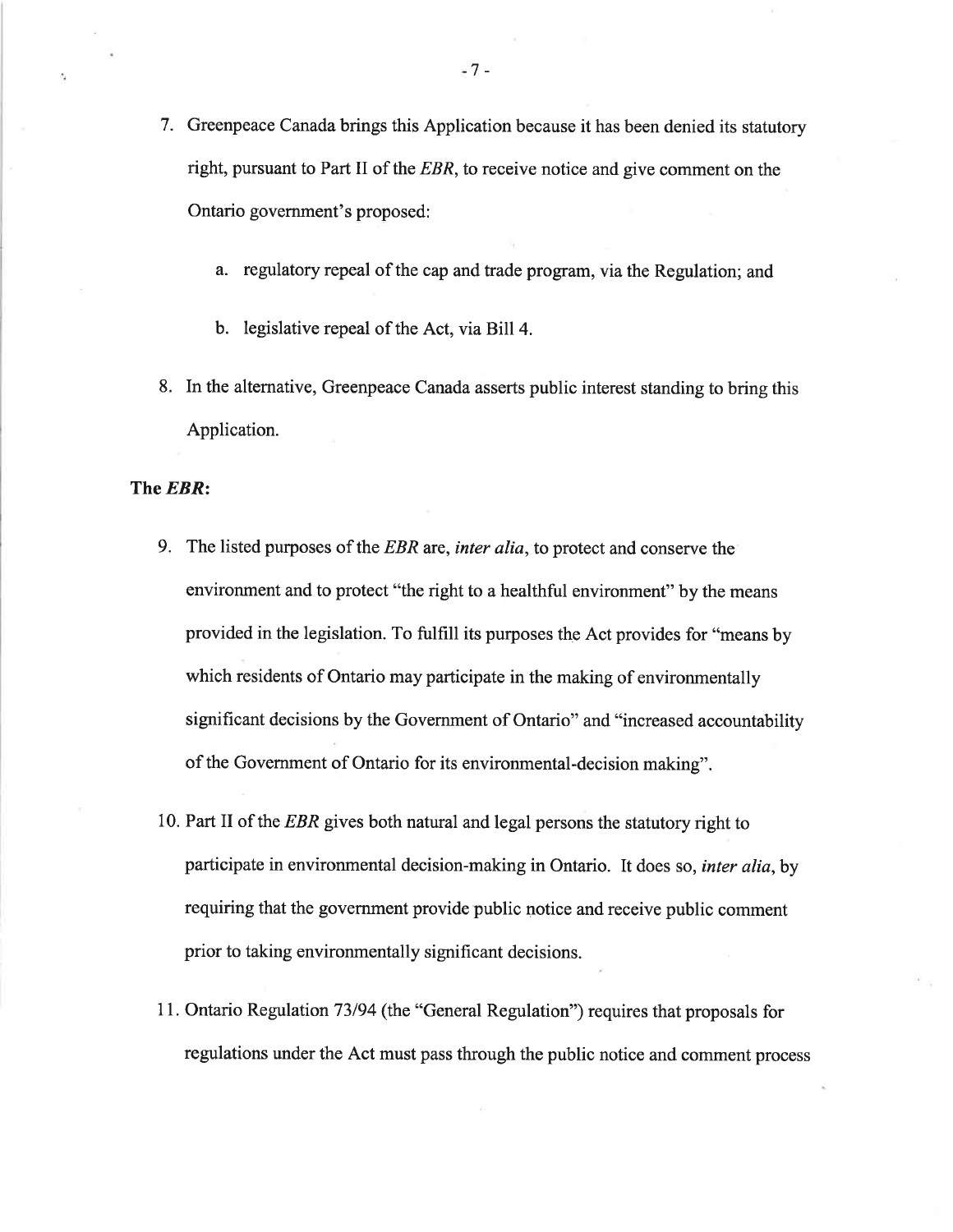under s.  $16(1)$  of the *EBR* where there could be a significant effect on the environment.

- 12. Proposals for an Act must pass through the public notice and comment process under s.  $15(1)$  of the *EBR* where there could be a significant effect on the environment and the Minister considers that the public should have an opportunity to comment on the proposal.
- 13. In determining whether a proposed regulation or Act could have a significant effect on the environment, the Minister is required to consider prescribed factors under s. 14 of the EBR.
- 14. EBR s. 30(1)(a) allows the Minister to exempt a proposal from the aforesaid provisions if the Minister concludes that another public participation process "that was substantially equivalent to" the EBR process has occurred.
- 15. Where the Minister has duly provided for public notice and comment, ss. 35-36 of the EBR require the Minister to consider the public's comments in deciding the proposal and to provide reasons explaining how the comments impacted the decision.
- 16. Whenever decisions that might significantly affect the environment are made in the Ministry, s. 11 of the  $EBR$  requires the Minister to "take every reasonable step to ensure that the ministry statement of environmental values is considered".

### The Actual EBR Process in This Matter:

-8-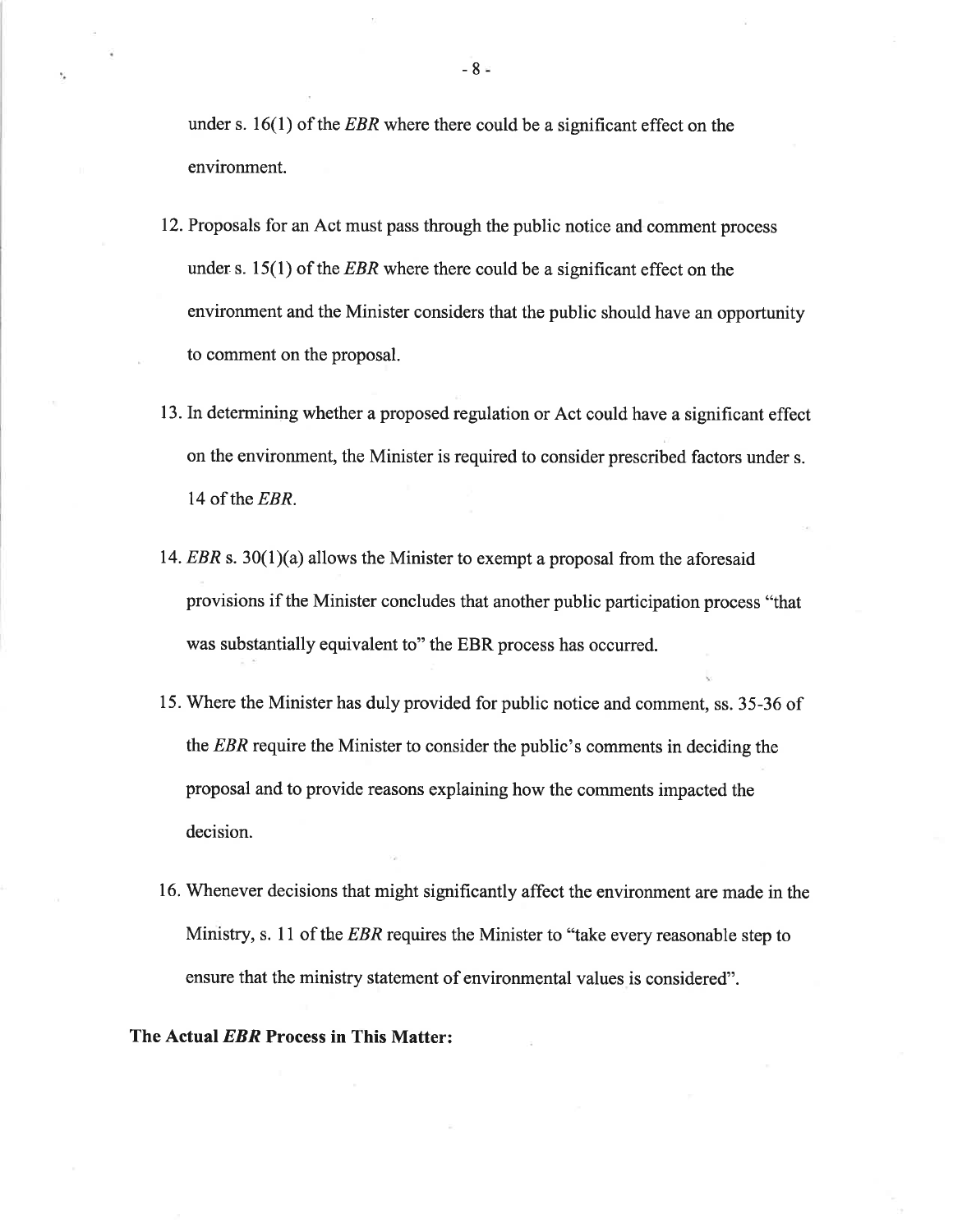- <sup>17</sup>. On June 29,2018, the new Premier and government were sworn in. The Regulation was made that same day, and filed after the first Cabinet meeting on July 3,2018.
- 18. The Minister did not post prior notice of the Regulation on the Environmental Registry, as required by EBR s. 16(1) for proposed regulations that could have a "significant effect" on the environment. This omission defeated the public notice and comment and decision-making procedures of Part II of the EBR.
- 19. On July 6, 2018, three days after the Regulation came into force, a notice appeared on the Environmental Registry that the Minister had decided to take an exception under s.  $30(1)(a)$  of the *EBR*, for this stated reason:

"The Minister was of the opinion that the recent Ontario election was a process of public participation that was substantially equivalent to the process required under the EBR and that the environmentally significant aspects of the regulation were considered during that process because the government made a clear election platform commitment to end the cap and trade program."

- 20. The Applicant asserts that the Minister's decision to invoke the s.  $30(1)(a)$ exception on the grounds that the "recent Ontario election" was "a process of public participation that was substantially equivalent to the process required under the EBR" was unreasonable and incorrect, and was therefore unlawful, and in contravention of the Applicant's statutory rights under Part II of the EBR.
- 21. On July 25,2018, the government introduced Bill 4 in the legislature.
- 22. The Minister did not post prior notice of Bill 4 on the Environmental Registry, as required by  $EBR$  s. 15(1) for proposed legislation that could have a "significant effect" on the environment and merited public consultation. This omission defeated

-9-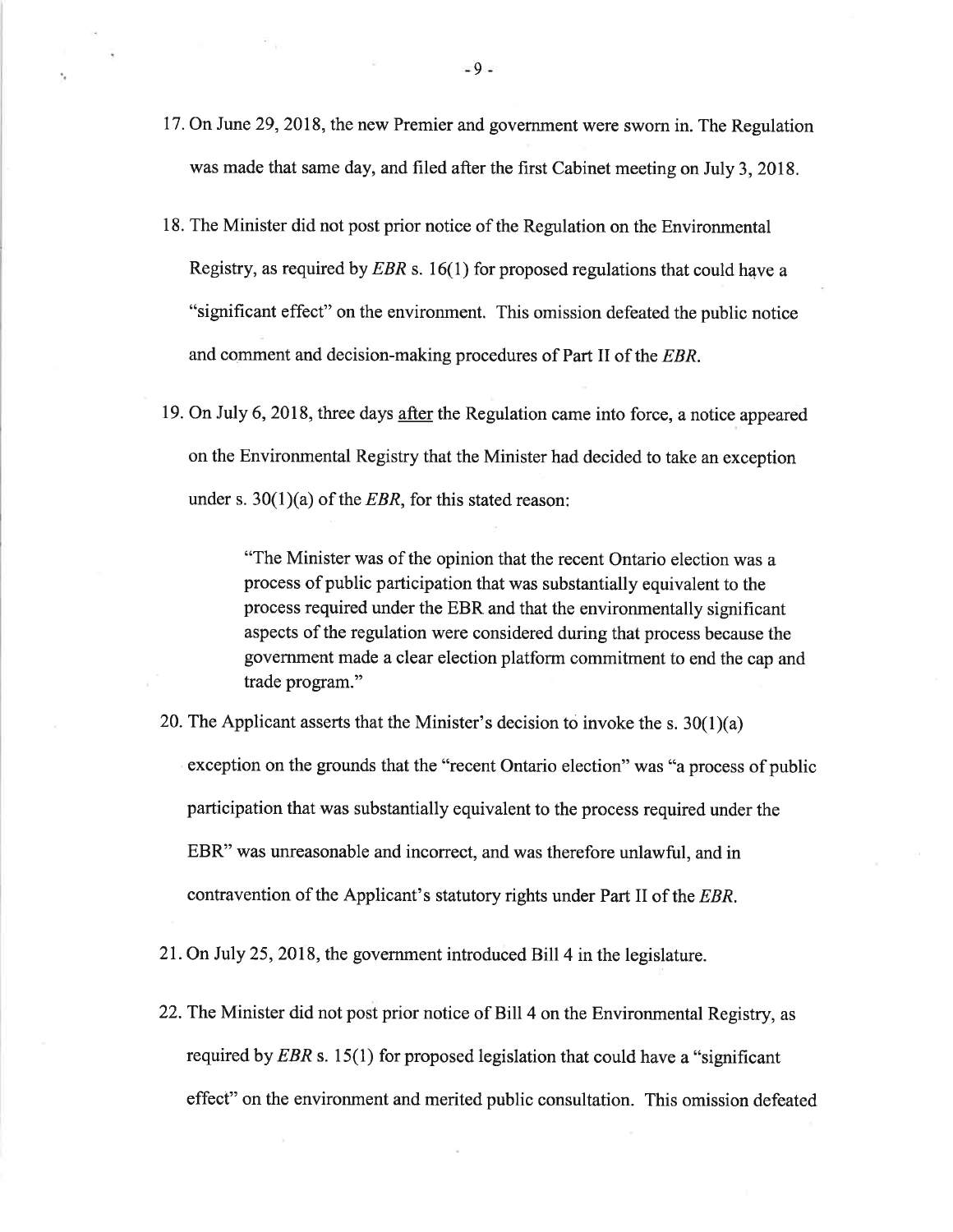the public notice and comment and decision-making procedures of Part II of the EBR.

23. Moreover, there is no indication that the Minister acted under  $EBR$  s. 11 to consider the ministry statement of environmental values in respect of the Regulation or Bill

4. The Minister appears to have decided to omit this step.

#### The Regulation:

24.The purpose of the Regulation is to abolish, and indeed criminalize, the operational elements of Ontario's cap and trade program for greenhouse gas emissions. Section I of the Regulation criminally prohibits all transactions of emissions allowances and credits. Section 2 revokes O Reg 144116, which formerly contained the rules governing such transactions.

25.In contrast, the purpose statement of the Act as framed by the Legislature reads:

2 (1) Recognizing the critical environmental and economic challenge of climate change that is facing the global community, the purpose of this Act is to create a regulatory scheme,

(a) to reduce greenhouse gas in order to respond to climate change, to protect the environment and to assist Ontarians to transition to a low-carbon economy; and

(b) to enable Ontario to collaborate and coordinate its actions with similar actions in other jurisdictions in order to ensure the efficacy of its regulatory scheme in the context of a broader international effort to respond to climate change.

(2) The cap and trade program is a market mechanism established under this Act that is intended to encourage Ontarians to change their behaviour by influencing their economic decisions that directly or indirectly contribute to the emission of greenhouse gas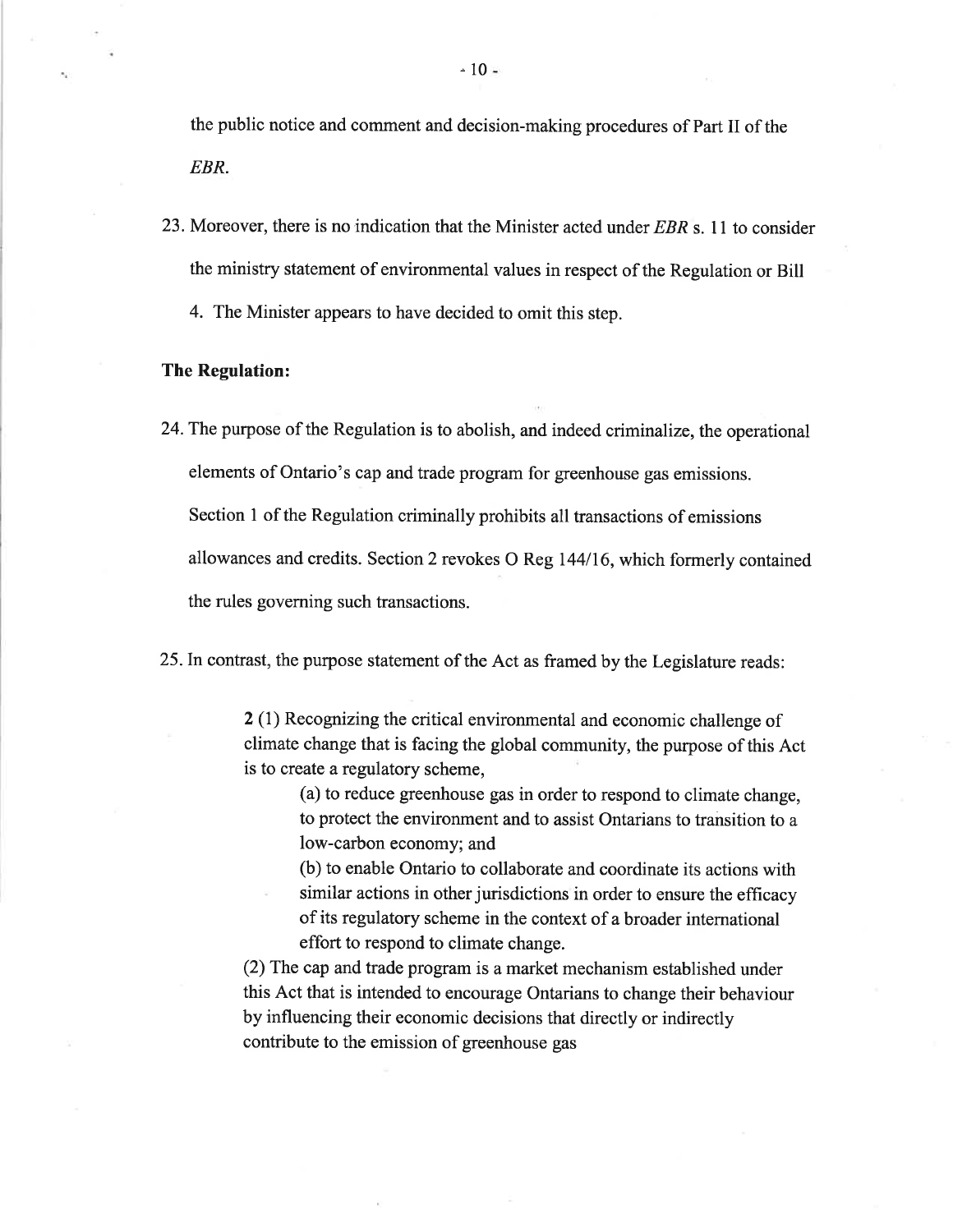26.There is fundamental inconsistency between the purpose of the Regulation, and the purpose of Act. The objective and purpose of the Regulation is irrelevant, extraneous, and completely unrelated to that of the Act. The rule of law and the principle of legislative (or parliamentary) sovereignty require that the Act's objective and purpose cannot be defeated wholesale by the Regulation. The Act grants no authority to the Lieutenant Governor in Council to make such a regulation. The Applicant challenges the Regulation as ultra vires the Act and unlawful.

#### The Applicant's Attempt to Correct

- 27. Owing to the Minister's failure to engage in the public notice and comment process required by the  $EBR$ , on July 23, 2018, the Applicant wrote the Minister expressing opposition to the Regulation in the way it was enacted and the result of the enactment. To this letter, the Applicant attached a July 12, 2018 letter from the Environmental Commissioner of Ontario to the Deputy Minister expressing her view that the Ministry "inappropriate[ly]" exempted the Regulation from the  $EBR$ notice and comment requirements.
- 28. The Minister has acknowledged receipt of the Applicant's letter, but has otherwise provided no response to date.

#### Bill4:

29. Bill 4 sets out the Cap and Trade Cancellation Act, 2018, which repeals the Act and provides for other related matters. Currently the Act legislates greenhouse gas emission reduction targets for Ontario as follows: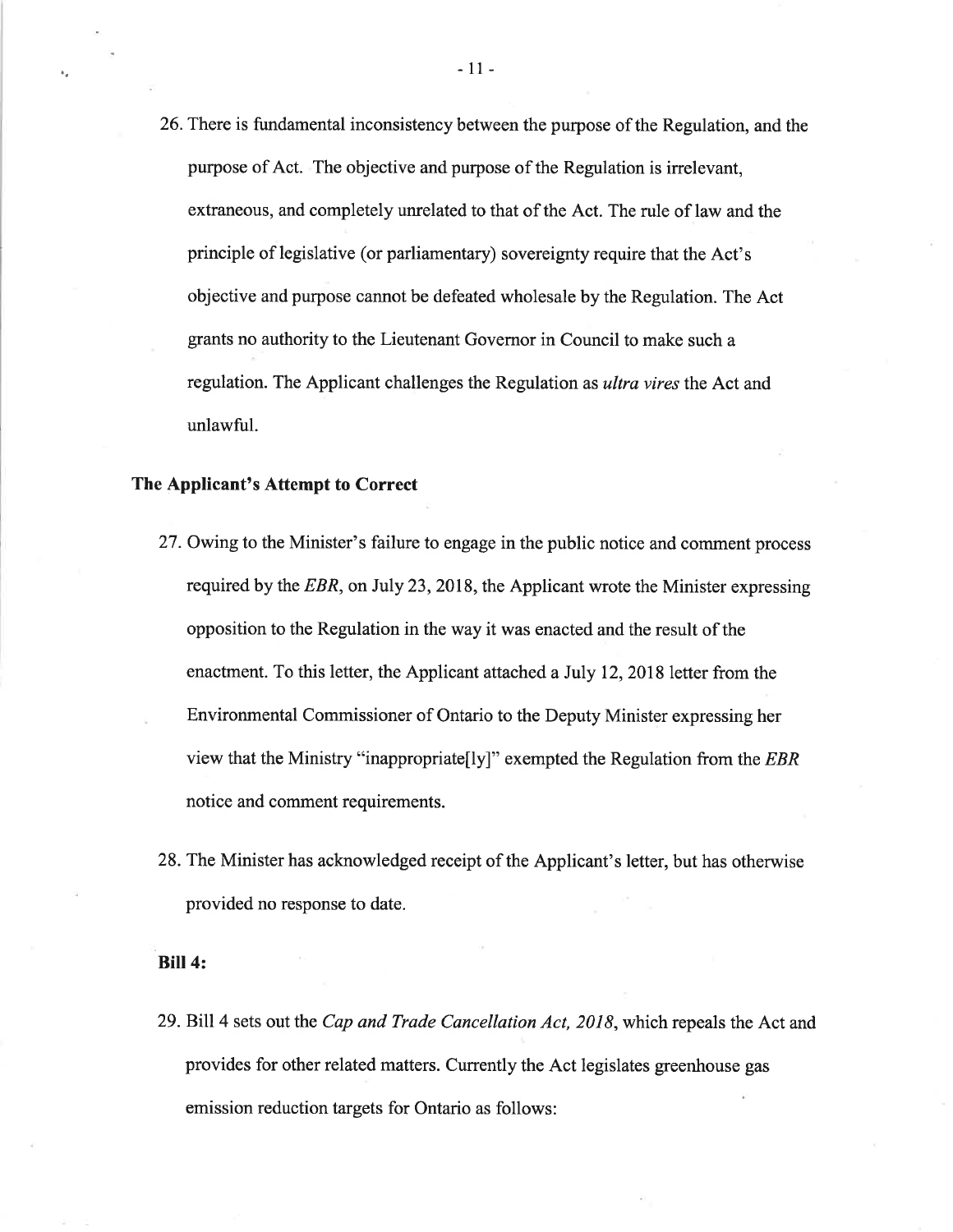<sup>6</sup>(l) The following targets are established for reducing the amount of greenhouse gas emissions from the amount of emissions in Ontario calculated for 1990:

1. A reduction of 15 per cent by the end of 2020.

- 2. A reduction of 37 per cent by the end of 2030.
- 3. A reduction of 80 per cent by the end of 2050.
- 30. The Act provides that these targets may be increased by regulation but provides no authority for decreasing the targets.
- 31. Any decision to increase the targets must take into account the temperature goals recognized by the Conference of the Parties established under Article 7 of the United Nations Framework Convention on Climate Change. The intemational Paris Agreement, adopted by the Conference of the Parties and ratified by Canada, sets temperature goals of "holding the increase in global average temperature to well below 2  $\degree$ C above pre-industrial levels and pursuing efforts to limit the temperature increase to 1.5 "C above pre-industrial levels, recognizing that this would significantly reduce the risks and impacts of climate change."
- 32.If enacted in its current form, Bill 4 would repeal the greenhouse gas emission reduction targets legislated in the Act and place a duty on government to establish new targets. However, Bill 4 would not require that any new targets be enshrined in legislation. Nor would Bill 4 require that the new targets be as protective as those repealed. Bill 4 would not ensure the new targets are subject to increase only, including through consideration of the Paris Agreement temperature goals.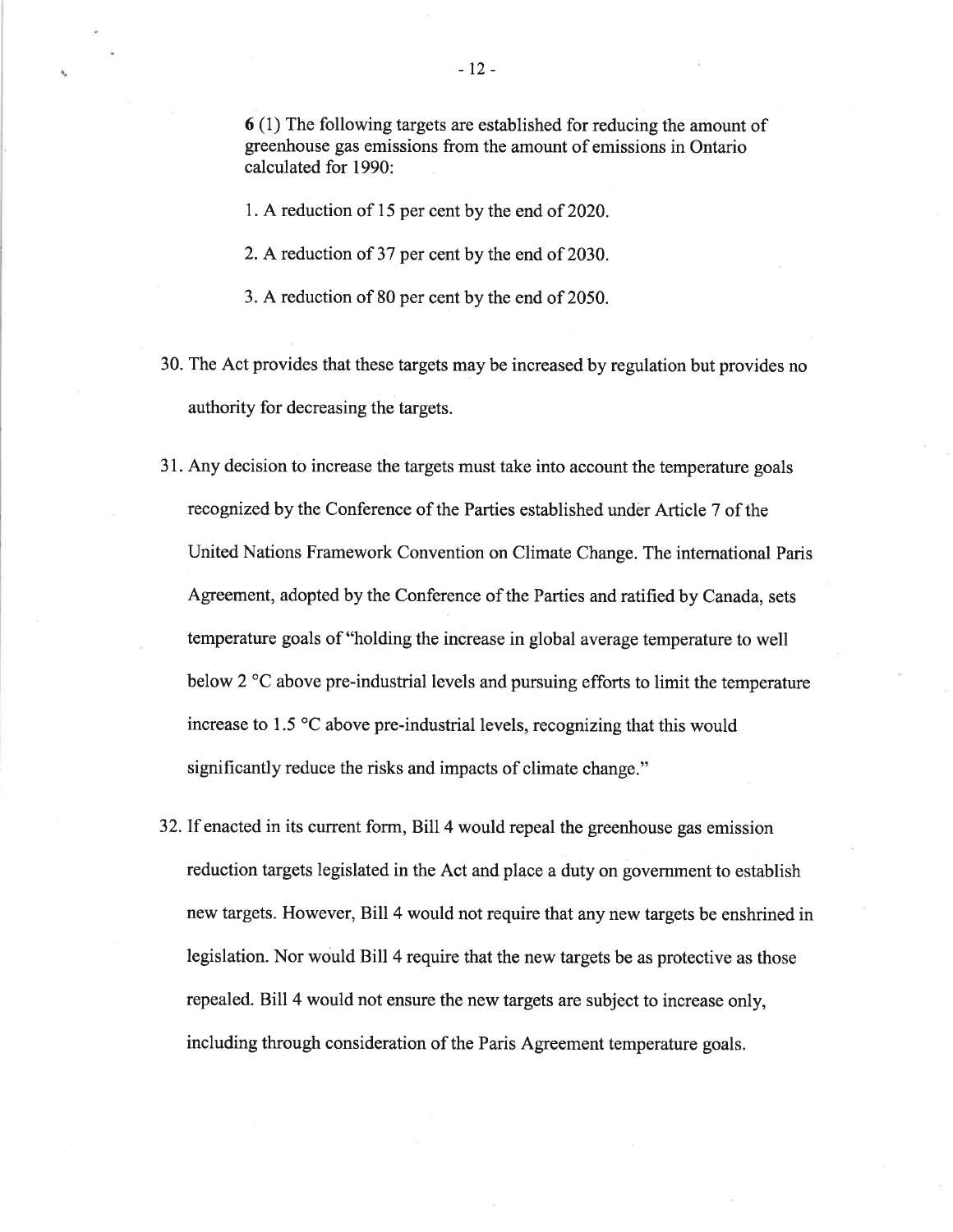33. The legislature resumes sitting on September 24,2018. Bill 4 is currently at second reading.

#### Urgency:

34. The Applicant seeks leave to have this application for judicial review heard on an urgent basis. The application primarily concerns the govemment's failure to adhere to statutory public notice and comment processes that are meant to help protect and conserve Ontario's environment and the "right to a healthful environment" enjoyed by Ontarians. If Bill 4 is enacted before this application can be heard then the Applicant  $-$  and every other Ontarian  $-$  will have been denied their right to participate in what amounts to a wholesale revision of Ontario's legislative regime for combating climate change. Given the purposes of the EBR and the public importance of climate change, the delay required for the application to be heard by a full panel of judges at the Divisional Court would likely involve a failure of justice.

## STATUTORY INSTRUMENTS RELIED UPON

- 1. Environmental Bill of Rights, 1993, SO 1993, c 28.
- 2. *General*, O Reg 73/94.
- 3. Climate Change Mitigation and Low-carbon Economy Act, 2016, SO 2016, c 7.
- 4. The Cap and Trade Program, O Reg 144/16.
- 5. Prohibition against the Purchase, Sale and Other Dealings with Emission Allowances and Credits, O Reg 386/18.
- 6. Judicial Review Procedure Act, RSO 1990, c J.l.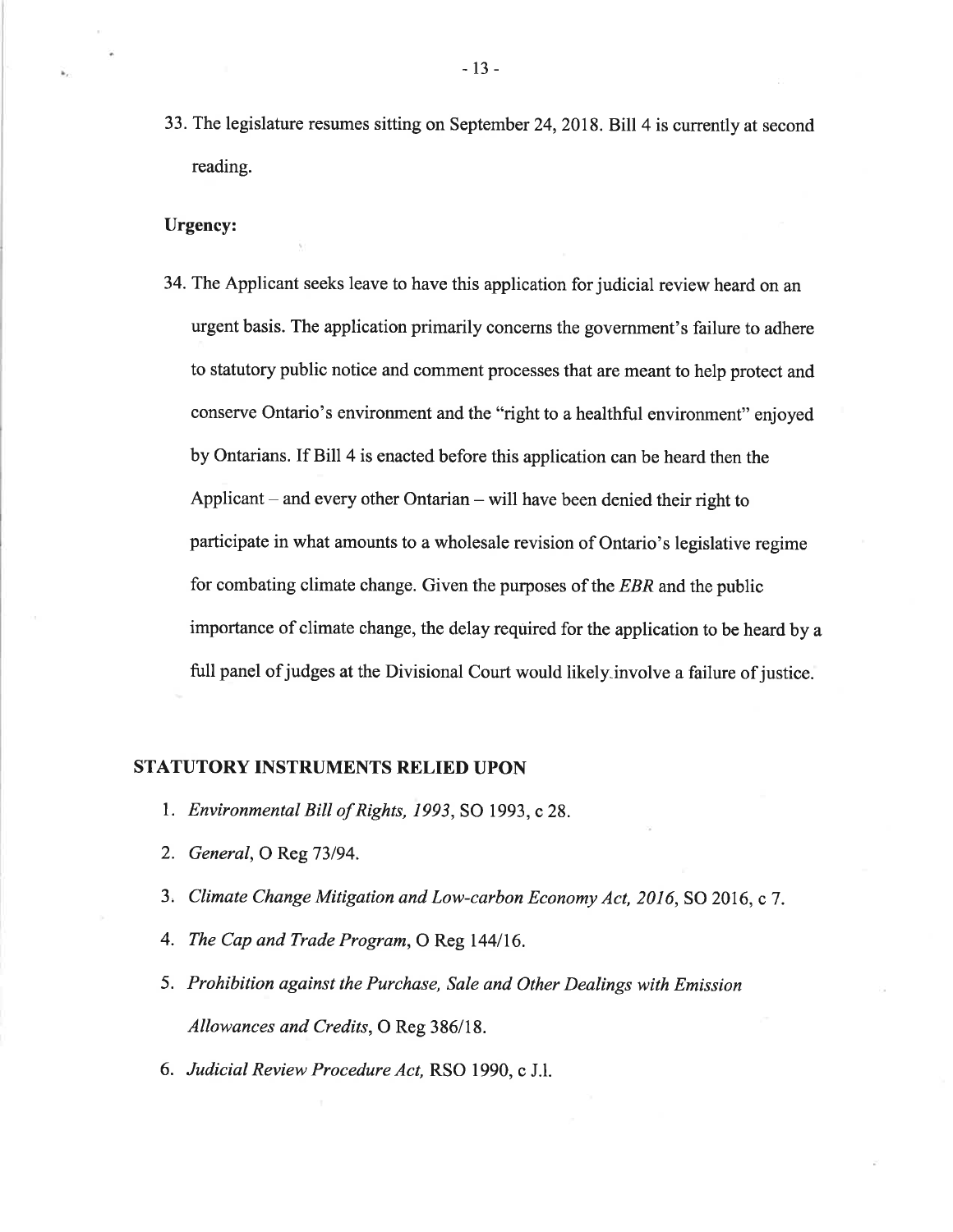- 7. Courts of Justice Act, RSO 1990, c C.43.
- 8. Rules of Civil Procedure, RRO 1990, Reg 194.
- 9. Such further and other grounds as counsel may advise and this Honourable Court may deem just.

#### DOCUMENTARY EVIDENCE

10. The following documentary evidence will be used at the hearing of the application:

(a) The affidavit of Keith Stewart of Greenpeace Canada, sworn September 6,

2018.

(b) The record of decision of the Minister's statutorypower of decision to (i) exempt the Regulation from the required public notice and comment process under s. 16(1) of the *EBR* by invoking s. 30(1)(a); and to (ii) not subject Bill 4 to the required public notice and comment under s.  $15(1)$  of the *EBR*, to be furnished by the Respondent Minister forthwith and filed with the Court.

(c) Such other affidavit material and evidence as counsel may advise and this Honourable Court may deem proper.

September 11, 2018 Amir Attaran, LSO #503660 Ian Miron, LSO #634450 Charles Hatt, LSO #644181 l9l0-777 Bay Street, PO Box 106 Toronto, ON M5G 2C8  $a$ aattaran $@$ ecojustice.ca imiron@ecojustice.ca chatt@ecojustice.ca

> Tel: 416.368.7533 Fax: 416.363.2746

Counsel for the Applicant